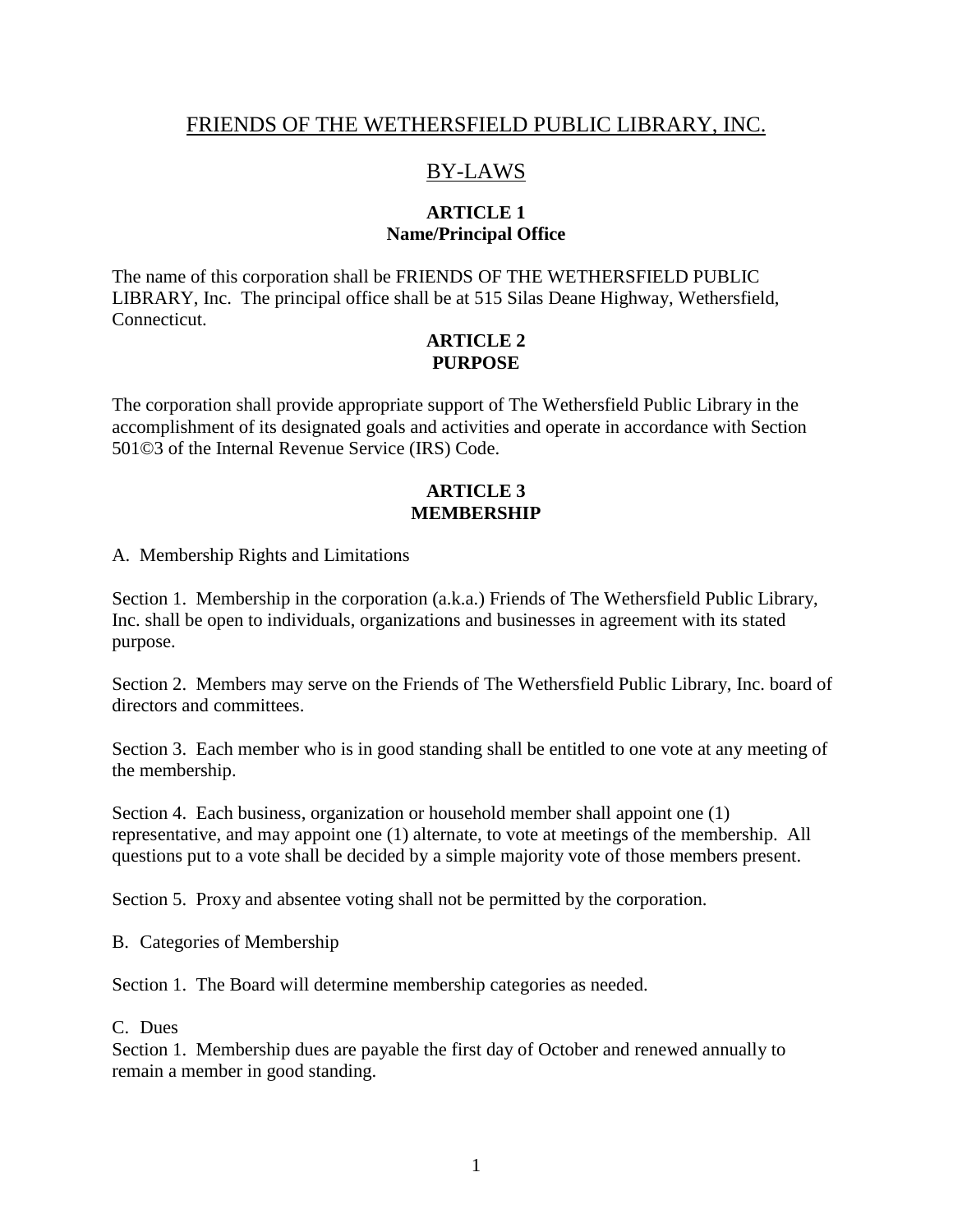Section 2. Dues **for** each **category** shall be determined annually by the board of directors prior to the annual meeting. Members in arrears one (1) month after payment is due may be dropped from the membership list.

### **ARTICLE 4 BOARD OF DIRECTORS**

Section 1. The board of directors shall manage the activities, property and affairs of the corporation as subject to the provisions of these bylaws, any organizational documents, and applicable state and federal laws.

Section 2. The number of directors shall be no fewer than five (5) and not more than fifteen  $(15)$ .

Section 3. Directors shall be elected at the annual meeting by a majority vote of members present. The Board Development Committee shall assemble a slate of nominees that is mailed, or sent electronically, to the membership no fewer than fifteen (15) days before the annual meeting.

Section 4. Directors shall be elected to serve a term of two years. Directors shall have term limits of three consecutive terms, but may return after being off the board for one term.

Section 5. Directors shall serve without compensation but may be reimbursed for actual expenses incurred in the performance of their duties.

Section 6. The Library Director and one Library board director shall be ex-officio members of the corporation's board.

### **ARTICLE 5 OFFICERS & DUTIES**

Section 1. The officers of this corporation shall be a President, a Vice President**,** a Secretary and a Treasurer.

Section 2. Officers shall be elected by the board of directors and shall serve without compensation.

Section 3. Offices shall be elected at the next regularly scheduled board meeting following the annual meeting. The Board Development Committee shall present the names of nominees to the board in writing, through mail or electronic distribution, no fewer than fifteen (15) days prior to the meeting. Officers shall assume their position immediately. Directors shall serve for a term of two years, or until his or her successor is duly qualified and chosen.

Section 4. The President shall preside over all meetings of the board of directors and shall perform all duties as prescribed by the board. The President shall execute any written instrument on behalf of the corporation, except in cases where the execution thereof shall be expressly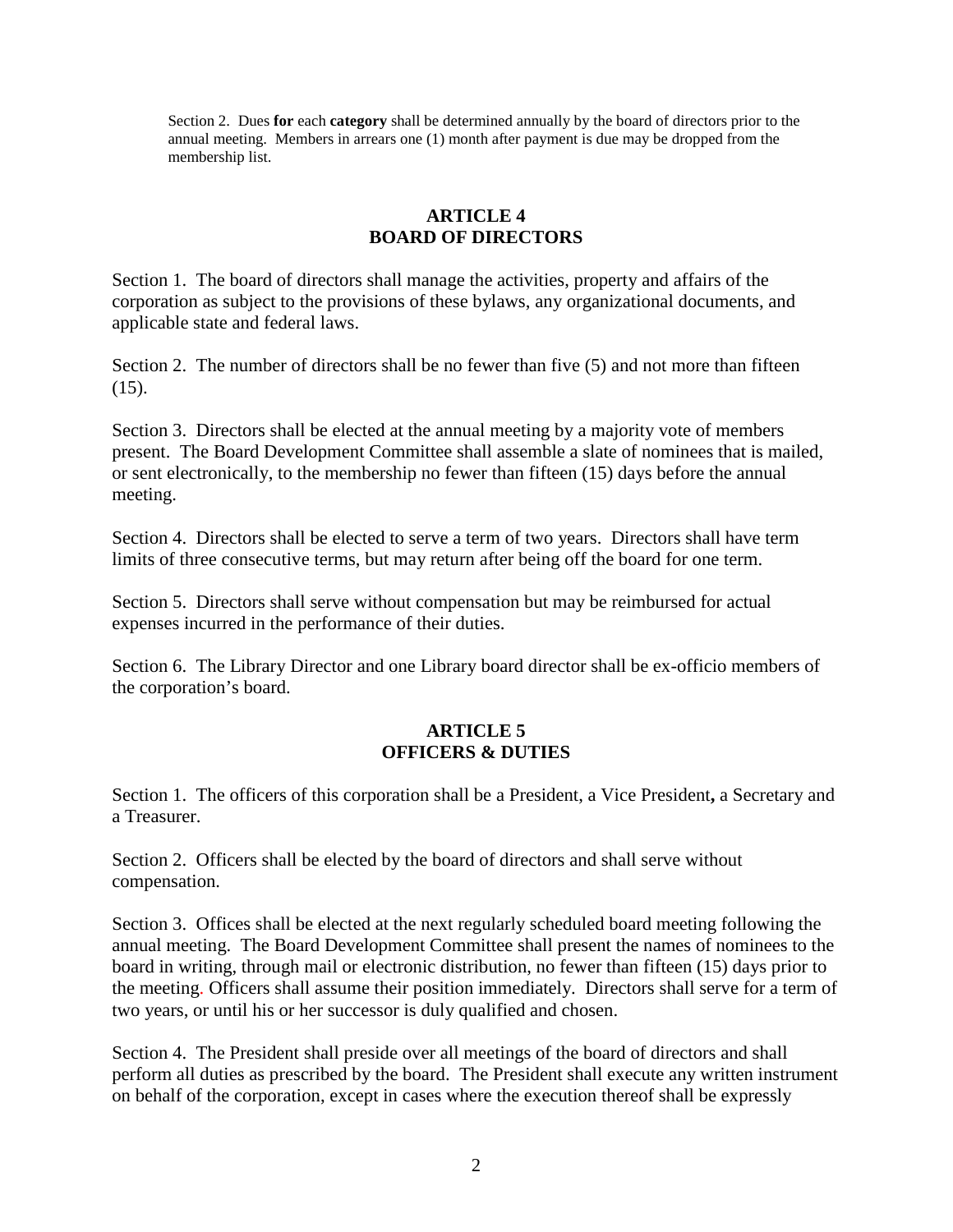delegated by the board of directors, these bylaws or by statute, or some other officer or agent of the corporation.

Section 5. In the absence or disability of the President, the Vice President shall perform the duties of the President and shall assume all the powers of the President including, but not limited to, the power to execute any written instrument on behalf of the corporation. The Vice President shall perform other duties as may be assigned by the President or the board of directors.

Section 6. The Secretary shall keep the minutes of all membership and board of directors meetings. The Secretary shall be custodian of the corporate records, ensure that all notices are provided in accordance with these bylaws or as required by law, keep a list of the names and mailing addresses of each member and perform any other duties as may be assigned by the board of directors.

Section 7. The Treasurer shall supervise the administration of the finances of the Corporation. The Treasurer shall issue financial statements as directed by the board of directors, arrange for an annual financial review or audit be conducted and perform any other duties as may be assigned by the President or board of directors.

### **ARTICLE 6 REMOVAL & VACANCIES**

Section 1. A director or officer may resign at any time by filing a written resignation with the President or Secretary.

Section 2. Any director or officer may be removed with or without cause by a simple majority vote of the board. Three (3) unexcused meeting absences within a 12-month period may be grounds for removal.

Section 3. Vacancies shall be filled by a majority vote of the board for the remainder of the unexpired term.

### **ARTICLE 7 MEETINGS**

Section 1. The board of directors shall yearly hold a minimum of three (3) regular meetings, in addition to the annual meeting, to discharge their responsibilities as given in these bylaws.

Section 2. Special meetings may be called by the President, by a majority vote of the board of directors, or by written petition to the board of directors signed by five (5%) of the members.

Section 3. The annual meeting shall be held within the corporation's second fiscal quarter (September – November) at such time, date, and place as determined by the board of directors. The purpose shall be to elect directors and transact such other business as may properly be brought before the meeting.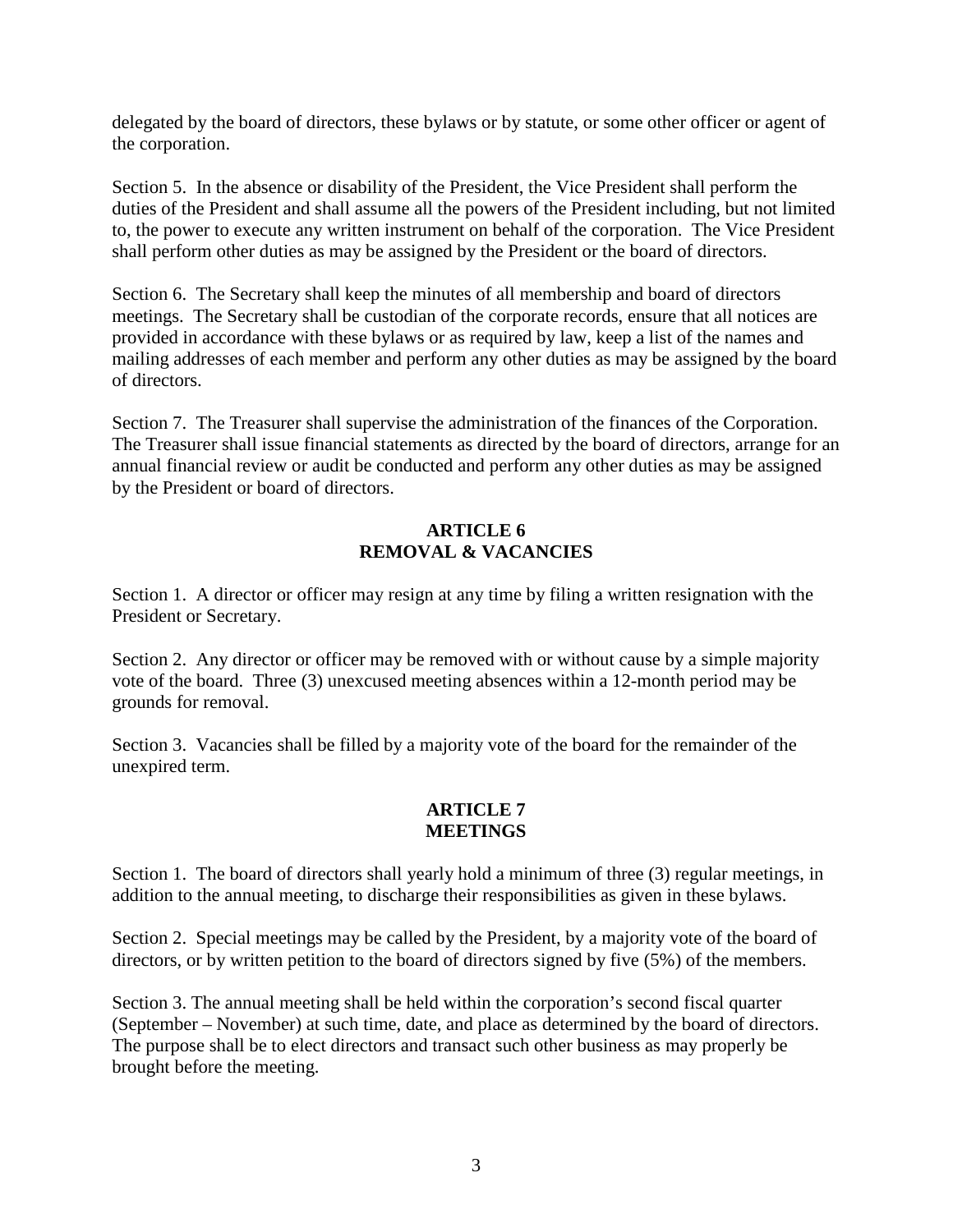Section 4. Meetings will be held within Connecticut, at a location determined by the board of directors.

Section 5. All meetings of the corporation shall be governed by Robert's Rules of Order unless otherwise dictated by a resolution of the board of directors.

### **ARTICLE 8 NOTIFICATION**

Section 1. The membership and/or board of directors shall be notified of each annual and regular no less than fifteen (15) or more than sixty (60) days before the meeting date.

Section 2. Special meetings shall require a minimum of ten (10) days' notice. Notice of special meetings shall include a description of the purpose or purposes for which the meeting is called.

Section 3. Written notice shall be mailed, delivered or sent electronically.

### **ARTICLE 9 QUORUM**

Section 1. Fifty-one percent (51%) of the board of directors shall constitute a quorum for the transaction of business at any meeting. Board members may participate in meetings electronically and will be considered in attendance for the purposes of determining quorum. If less than 51% of the directors are present at such meeting, a majority of the directors present may adjourn the meeting without further notice.

### **ARTICLE 10 ACTION WITHOUT MEETING**

Section 1. Action may be taken by the board of directors without a meeting if the action is taken by all members of the board. The action shall be prepared by the Secretary for signature by each director and shall be included in the minutes reflecting the action taken. Action taken under this section is effective when the last director signs the consent, unless the consent specifies a different effective date.

### **ARTICLE 11 COMMITTEES**

Section 1. Executive Committee. The Executive Committee shall consist of the officers of the corporation. The powers of the Executive Committee shall be determined by the board.

Section 2. Other Committees. Standing or ad-hoc committees may be formed at the president's discretion.A committee shall be composed of a chairperson and at least two (2) other committee members. The chairperson of each committee shall be a member of the board of directors and shall be appointed by the president of the board.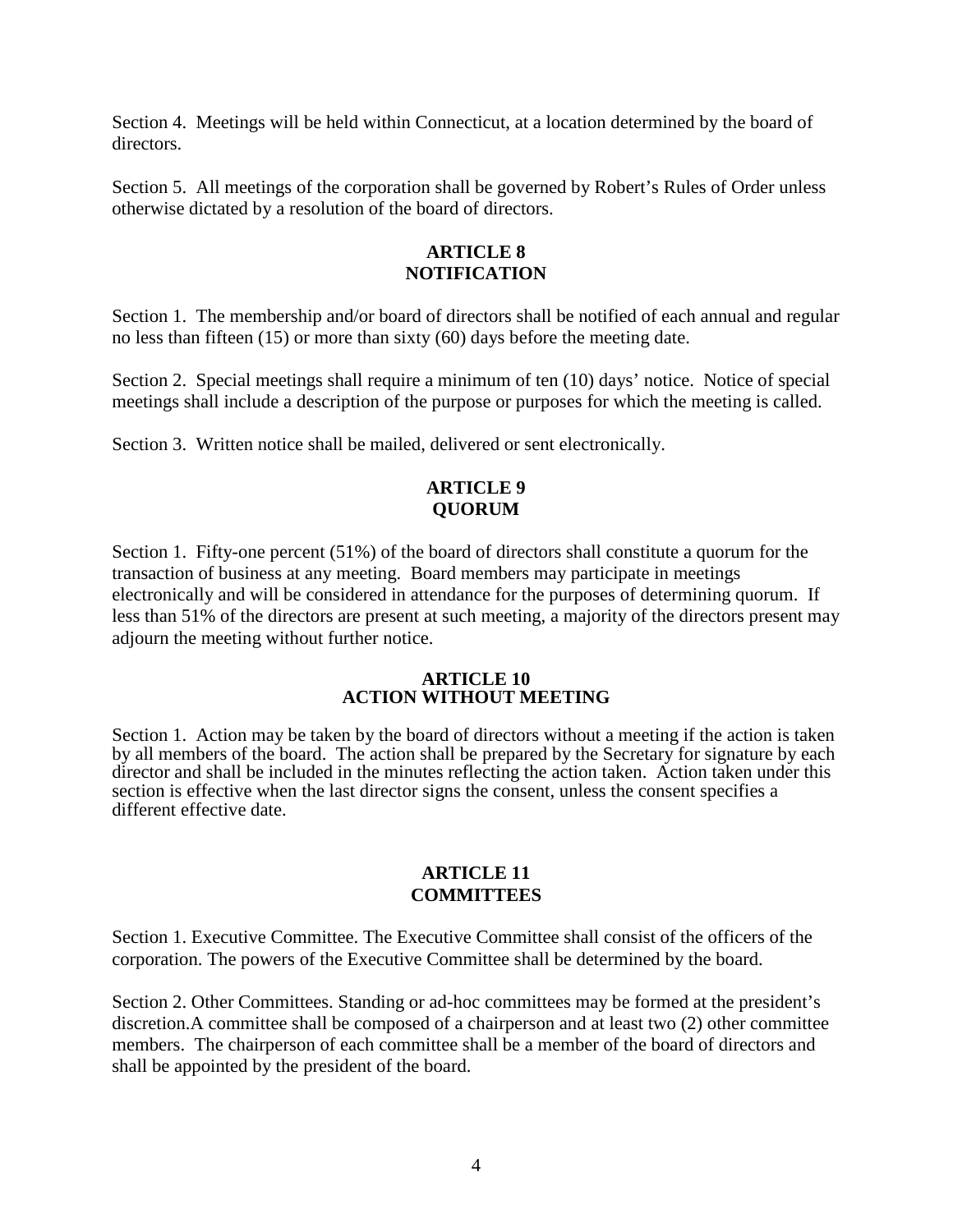#### **ARTICLE 12 FUNDS**

Section 1. The fiscal year of the Corporation shall begin on June 1 and end May 31.

Section 2. All funds shall be deposited to the credit of the corporation in such banks or other depositories as designated by the board of directors. All funds shall be deposited to the account of Friends of The Wethersfield Library, Inc and shall be disbursed by the Treasurer of the Friends as authorized by the board of directors. Any expense in excess of \$250.00 must have prior Board approval before payment

Section 3. The board of directors may authorize any officer or agent of the corporation, in addition to the officers authorized by these bylaws, to enter into any contract or execute and deliver any instrument in the name of, and on behalf of, the corporation. Such authority may be general or confined to specific instances.

Section 4. All checks, drafts or orders for payment of funds shall be signed by such persons as the board of directors shall designate.

Section 5. The corporation shall keep correct and complete books and records of accounts, a list of names and addresses of the membership, and maintain minutes of all corporate related proceedings. All books and records of the corporation may be inspected by any member or his/her agent or attorney or the general public for any proper purpose at any reasonable time.

#### **ARTICLE 13 CONFIDENTIALITY & CONFLICT OF INTEREST**

Section 1. A director should treat as confidential all matters involving the corporation until there has been general public disclosure or unless the information is a matter of public record or common knowledge. No board member shall use his or her position, or the knowledge gained, in such a manner that a conflict between the interest of the organization or any of its affiliates and his or her personal interests arises. Each board member has a duty to place the interest of the organization foremost in any dealings with the organization and has a responsibility to notify the board when a conflict arises.

#### **ARTICLE VI 14 AMENDMENTS**

Section 1. These bylaws may be amended or repealed at the annual meeting or a duly called special meeting, by a two-thirds vote of members' present, provided notice, and the proposed amendments, are submitted in writing to the membership at least 30 days in advance of the meeting.

### **ARTICLE 15 LIABILITY AND INDEMNIFICATION**

Section 1. The corporation shall have the power to indemnify and hold harmless any director, officer, or employee from any suit, damage, claim, judgment, or liability arising out of, or asserted to arise out of, conduct of such person in his or her capacity as a director, officer, employee or other agent of the corporation. The corporation shall have the power to purchase or procure insurance for such purposes. Cases involving gross negligence or willful misconduct are excluded from indemnification.